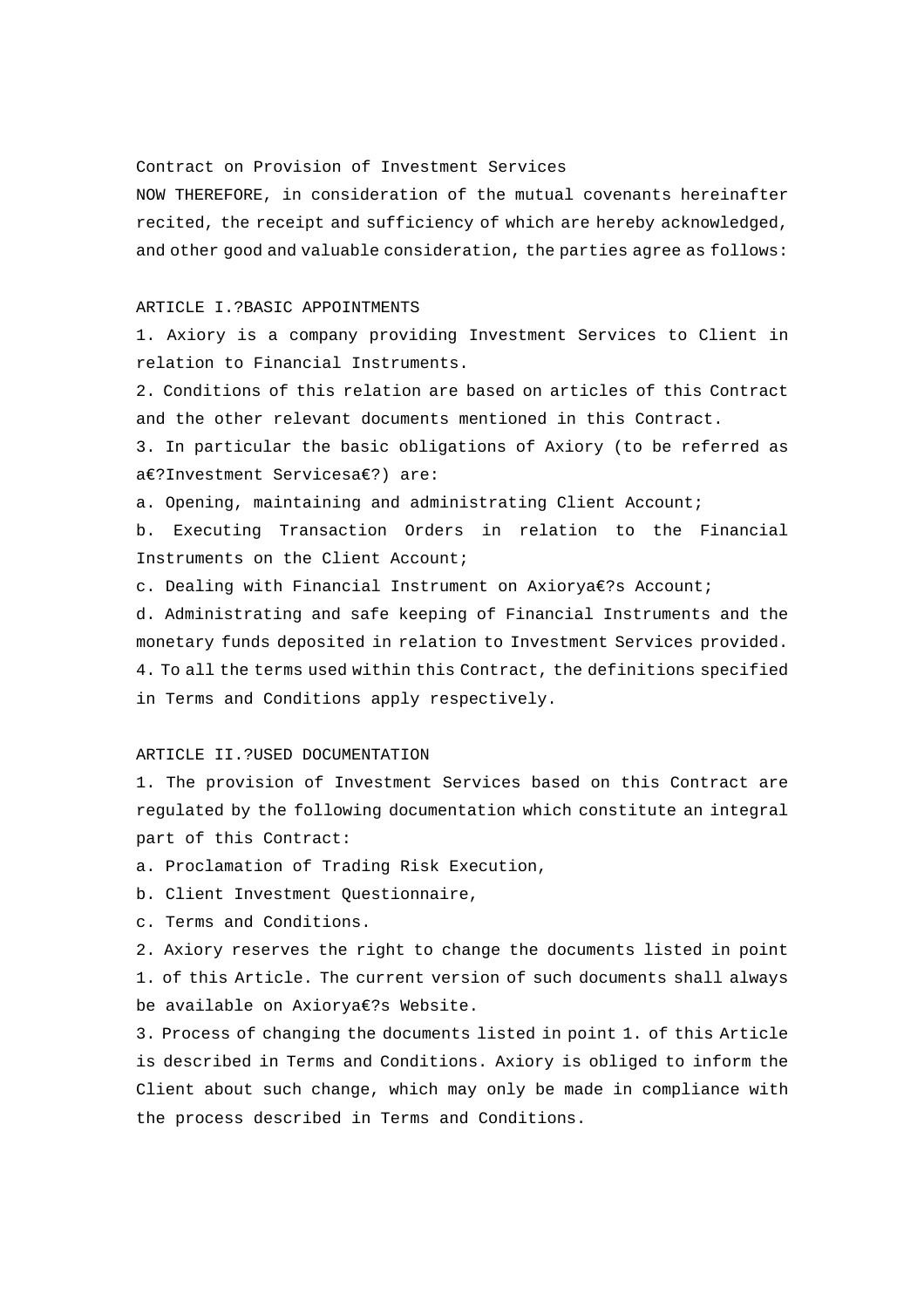### ARTICLE III.?TRADING SYSTEM

1. For purposes of opening a Client Account and further provision of Complementary services, the Client will have access to internet-based application MyAxiory.

2. The provision of Investment Services regulated by this Contract shall be provided with the usage of one or more trading Platform(s), provided by Axiory to the Client. Trading Platform(s) will be chosen by Client during Client Account opening process through MyAxiory. Client has the right to change trading Platform in accordance with conditions of such Trading Platform provider.

3. In the case of technical failure of trading Platform and for the purpose of urgent Closing Position or disabling of Client Account, Client has the possibility to enter orders by phone, as described in Terms and Conditions.

4. The Client hereby acknowledges, that for Axiory to fulfil its obligations under this Contract, it is necessary that the Client has access to the internet and a personal computer or mobile phone equipment, which makes it possible to install trading Platform.

5. Client is liable for all cost and legal duties connected with the provision of applicable hardware and software, which is used as a part of Trading System. Client is further liable for adequate internet connection speed.

## ARTICLE IV.?RISK RELATED WITH INVESTMENT SERVICES

1. There are large risks related with market trading of Financial Instruments. The financial Leverage mechanism may cause the loss higher than the amount of the initial deposit of the Transaction, and in particularly unfavourable conditions, to exceed the value of the whole investment account. Detailed description of the risk factors is provided in the Proclamation of Risk.

2. Entering into this Contract the Client confirms that:

a) He is aware of and accepts the risks associated with the Transactions in Financial Instruments, as described in the documentation provided to the Client;

b) The financial result of such transactions will be accounted on the Client Account, no matter whether positive or negative;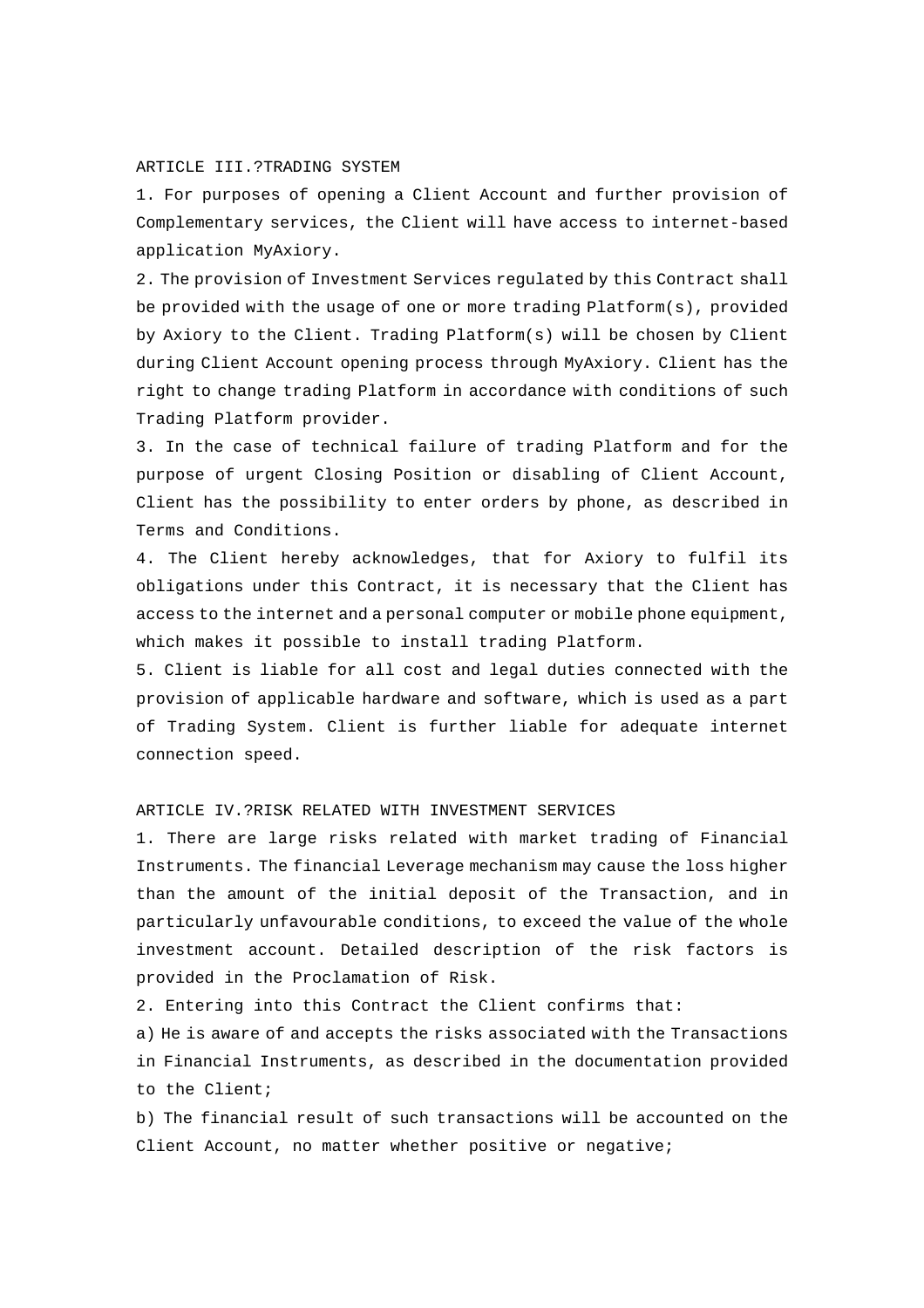c) He is aware of and accepts the fact that in a case where Axiory acts upon this Contract, Axiory executes its rights without any specific order from the Client

d) He confirms the fact that Axiory issues neither a guarantee nor promise of such guarantee whatsoever of achieving or maximising a profit, nor avoiding or minimising a loss;

e) He is capable of covering any financial result incurred by the operations of the derivative financial instruments characterized by a high financial Leverage.

3. Axiory is not responsible for eventual losses or other damages caused by Unavoidable Circumstances.

4. Client agrees and accepts the fact that the Transaction Orders submitted by the Client are executed on the Over the Counter market. This acceptance is considered to be automatically renewed every time Client enters a new Transaction Order.

### ARTICLE V.?DEPOSIT, WITHDRAWAL AND RELATED QUESTION

1. For purpose of keeping the funds deposited by the Client, Axiory maintains a Client Account. Number of Client Account shall be expressly stated in confirmation issued by Axiory after finishing Client Account opening process, i. e. at the time of entering into the Contract.

2. Client Account opening process and entering into the Contract are both governed by Terms and Conditions.

3. The Client confirms, that he has been informed from the side of Axiory about a necessity of monitoring the level of the funds available to be deposited for open transaction(s) on the Client Account. In particular the Client has been informed about the necessity of supplementing the deposit to the value required by Axiory, without any further notice from Axiory.

4. The Client agrees and accepts the right of Axiory to close some or all of the open positions on the Client Account in specific cases in accordance with regulations specified in the Terms and Conditions.

5. Axiory is obliged to execute Transaction Orders of withdrawal of funds placed by the Client under conditions specified by Terms and Conditions. In case of request for withdrawal, the funds are deducted from the Client Account and sent to Clienta€?s Transaction Account.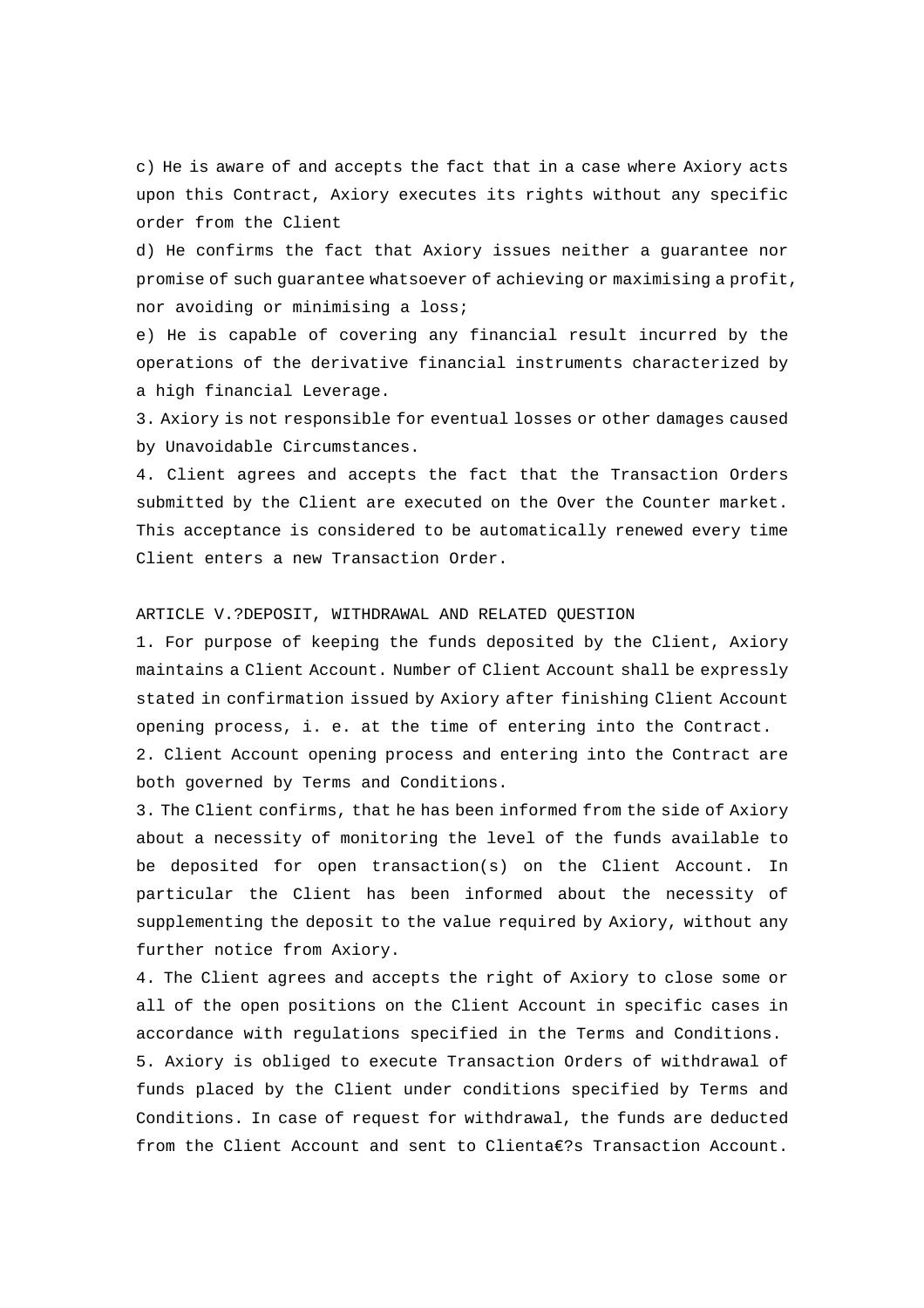# ARTICLE VI.?CONFIDENTIALITY AND CONFLICT OF INTERESTS

1. Both parties are obliged to treat all the data related to this Contract as confidential, except in cases where disclosing such data to third parties is required by binding law regulation if it is necessary for the fulfilment of the obligations resulting from the Contract or upon Clienta€?s explicit consent.

2. Client hereby represents that he/she/it has been introduced to Axiorya€?s policy of managing Conflicts of Interests, as described in Terms and Conditions.

#### ARTICLE VII.?TERM AND TERMINATION

1. This Contract is concluded for an indefinite period of time.

2. This Contract can be cancelled by any of the Parties upon the basis of the regulations specified in Terms and Conditions.

#### ARTICLE VIII.?CLIENTa€?S PERSONAL DATA

1. The Client hereby agrees with processing of personal data including, but not limited to number of bank account, name, surname, email address, telephone number, address and his trading data for advertisement and marketing purposes and for purposes of concluding and executing this Contract and all the subsequent services related to it and for purposes of organizing seminars, workshops and other educational activities of Axiory.

2. The Client takes due note of his obligation to control his personal data (in reasonable intervals) and to correct it. This may mean, in particular, blocking, correcting, supplementing or liquidating of the not accurate personal data.

3. The Client is further aware of his right to ask Axiory for an explanation any time the Client finds or presumes that Axiory is carrying out of the Clienta€?s personal data which is in contradiction with the protection of his private and personal life or in contradiction with the law or if the personal data is inaccurate for the purpose of its processing. In those cases, the Client is entitled to require Axiory to remedy the arisen damage.